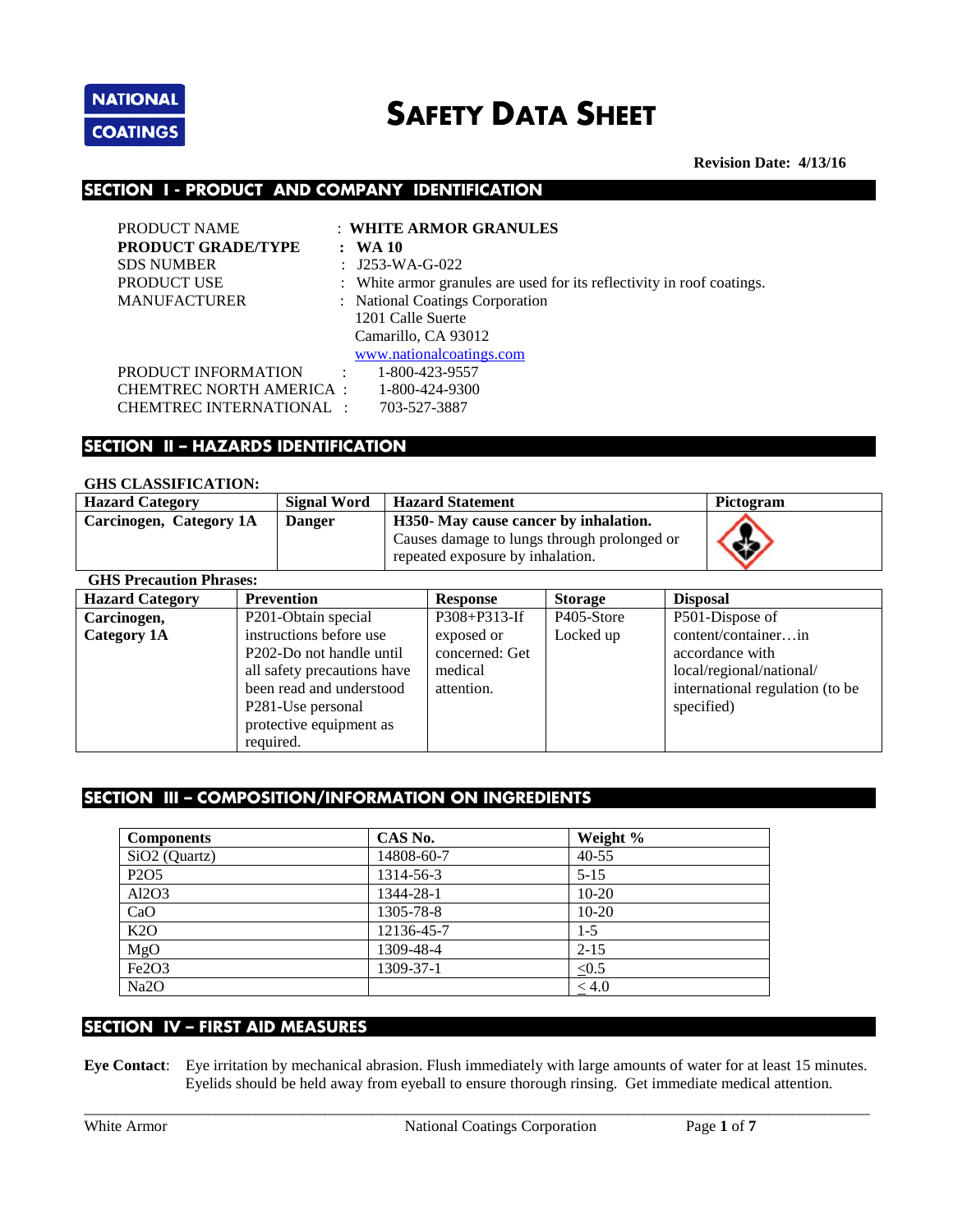- **Skin Contact:** Itching or burning of the skin. Immediately flush the skin with plenty of water while removing contaminated clothing and shoes. Get immediate medical attention.
- **Inhalation:** Dust may irritate the nose, throat an respiratory tract by mechanical abrasion. Coughing, sneezing and shortness of breath may occur following unprotected exposure in excess of suggested limits. Remove exposed person from source of exposure to fresh air.
- **Ingestion** : If ingested, do not induce vomiting unless directed to do so by a medical personnel. Get medical attention.

# **SECTION V – FIRE-FIGHTING MEASURES**

**Suitable Extinguishing Media** : Noncombustible. Use media appropriate for surrounding materials for packaging. **Specific hazards arising from the chemical**: Noncombustible. No hazardous thermal decomposition. **Special protective action for fire-fighters**: None required.

## **SECTION VI – ACCIDENTAL RELEASE MEASURES**

**Personal Precautions:** Use personal protective equipment. Keep people away from and upwind of spill/leak.

**Environmental Precautions:** No specific precautions. Report releases to regulatory authorities if required by local, state and federal regulations.

**Methods of Cleaning up:** Avoid dry sweeping. Do not use compressed air to clean spilled sand or ground silica. Use water spraying/flushing or ventilated or HEPA filtered vacuum cleaning system, or wet before sweeping. Dispose of in closed containers.

## **SECTION VII – HANDLING AND STORAGE**

#### **Precautions for safe handling:**

Fold and flatten empty bags carefully to reduce dust generation. Avoid breathing dust, vapor or mist. Do not rely on your sight to determine if dust is in the air. **Respirable crystalline silica dust may be in the air without visible dust cloud.** Use only with adequate exhaust ventilation and dust collection to reduce respirable crystalline silica dust levels to below the permissible exposure limit ("PEL"). Maintain and test ventilation and dust collection equipment. Use available work practices to control dust exposures, such as water sprays. Do not permit dust to collect on the walls, floors, sills, ledges, machinery or equipment. Use personal protective equipment in handling and observe personal hygiene after use of the product**.** . Wash thoroughly after handling . Avoid contact with skin or clothing. Avoid contact with eyes.

Where necessary to reduce exposures below the PE or other applicable limit (if lower than PEL), wear a respirator approved for silica containing dust when using, handling, storing or disposing of this product or bag. Participate in training, exposure monitoring, and health surveillance programs to monitor potential adverse health effects that may be caused by breathing respirable crystalline silica. The OSHA Hazard Communication Standard, 29 CFR Sections 1910.1200, 1915.1200, 1917.28, 1926.59 and 1928.21, and state and local workers community "right-to-know" laws and regulations should be strictly followed.

**Conditions for safe storage : Keep container closed when not in use.**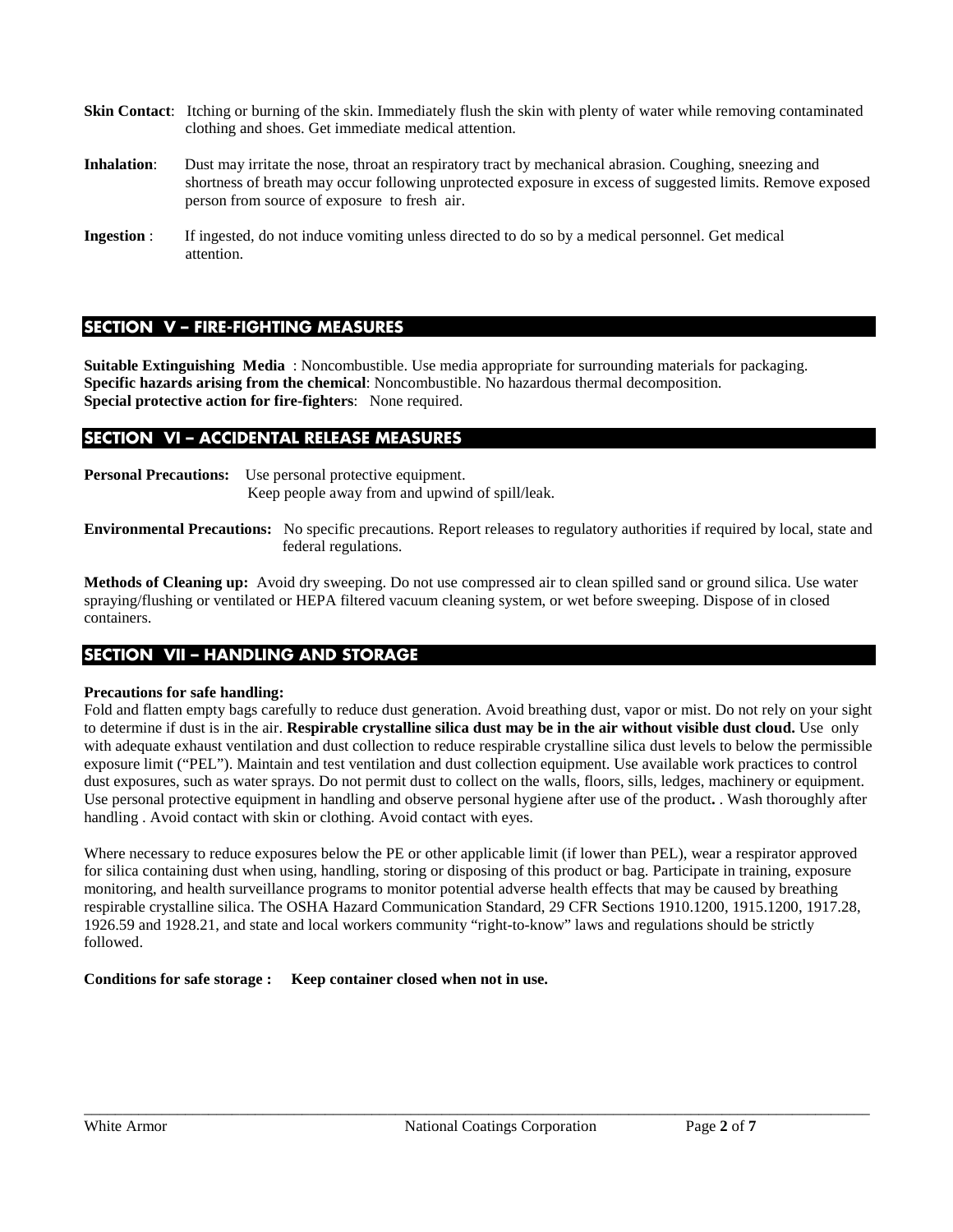# **SECTION VIII – EXPOSURE CONTROLS/PERSONAL PROTECTION**

#### **Control Parameters:**

| <b>Component</b> | CAS #      | <b>Regulation</b> | Type of      | <b>Occupational Exposure Limits</b>              |
|------------------|------------|-------------------|--------------|--------------------------------------------------|
|                  |            |                   | Listing      |                                                  |
|                  |            | <b>ACGIH</b>      | TWA (8 hour) | $0.025$ mg/m3 (respirable fraction)              |
|                  | 14808-60-7 | <b>OSHA (PEL)</b> | <b>TWA</b>   | $10 \text{ mg/m}$ 3 % $SiO2+2$ (respirable dust) |
| Ouartz           |            | <b>NIOSH</b>      |              | $30 \text{ mg/m}$ $3\%$ SiO2 +2 (Total dust)     |
|                  |            |                   |              | $0.05$ mg/m3 (respirable dust)                   |

**If crystalline silica is heated to more than 870<sup>o</sup> C, quartz can change to a form of crystalline silica known as tridymite; if crystalline silica is heated to more than 1470<sup>o</sup> C quartz can change to a form of crystalline silica known as cristobalite. Tridymite and cristobalite have one-half of the OSHA PEL for crystalline silica (quartz).**

| <b>Engineering Controls: :</b> | Dust level in excess of appropriate exposure limits should be reduces by all feasible<br>engineering controls. Including (but not limited to) wet suppression, ventilation, process<br>enclosure, and enclosed employee work stations. Mechanical local exhaust ventilation at point of |
|--------------------------------|-----------------------------------------------------------------------------------------------------------------------------------------------------------------------------------------------------------------------------------------------------------------------------------------|
|                                | containment release.                                                                                                                                                                                                                                                                    |
| <b>Protective Measures</b>     | : Employees should wash their hands and face before eating, drinking or using tobacco<br>products. Educate and train employees in the safe use and handling of this product.<br>EMERGENCY SHOWERS AND EYE WASH STATIONS SHOULD BE AVAILABLE.                                            |
| <b>Eye/face Protection</b>     | : Approved safety glasses with side shields.                                                                                                                                                                                                                                            |
| <b>Skin Protection</b>         | : No special clothing required. Use suitable protection considering the work environment and<br>exposure risk.                                                                                                                                                                          |

**Respiratory Protection** : Wear suitable respirator (MSHA/NIOSH approved or equivalent) where exposure limits are exceeded. If it is not possible to reduce airborne exposure levels to below the OSHA PEL or other applicable limit with ventilation, use the table below to assist you in selecting respirators that will reduce personal exposures to below the OSHA PEL. This table is part of the NIOSH Respirator Selection Logic, 2004, Chapter III, Table 1, "Particulate Respirators. The full document can be found at [www.cdc.gov/niosh/npptl/topics/respirators;](http://www.cdc.gov/niosh/npptl/topics/respirators) the user of this SDS is directed to that site for information concerning respirator selection and use. Check for the assigned protection factor (APF) which is the maximum anticipated level of protection provide by each of type of respirator worn in accordance with an adequate respiratory protection program.

# **SECTION IX – PHYSICAL AND CHEMICAL PROPERTIES**

| Appearance:                                                  | White, granular of various shapes            |
|--------------------------------------------------------------|----------------------------------------------|
| Odour:                                                       | <b>Odorless</b>                              |
| Odour threshold:                                             | Not Applicable                               |
| pH:                                                          | $6-8$                                        |
| Melting point/freezing point:                                | approx $1700^{\circ}$ C                      |
| Boiling Point/boiling range:                                 | 4046 oF/2230 oC                              |
| <b>Flash Point:</b>                                          | Not applicable-Fully oxidized, will not burn |
| <b>Evaporation Rate:</b>                                     | Not applicable                               |
| Flammability:                                                | Not applicable                               |
| Upper/Lower Flammability or explosive limits: Not applicable |                                              |
| Vapor Pressure:                                              | Not applicable                               |
| Vapor density                                                | Not applicable                               |
| Relative density:                                            | $2.5 - 2.65$                                 |
| Solubility: in water                                         | Negligible/insoluble                         |
| Partition Coefficient: n-octanol/water:                      | Not applicable                               |
| Auto-ignition temperature:                                   | Fully oxidized, will not burn                |
| Decomposition temperature:                                   | Not applicable                               |
| Viscosity:                                                   | Not applicable                               |
| Moh's Hardness                                               | 5.8 Min.                                     |

Note: The above data are typical values and must not be construed as a specification.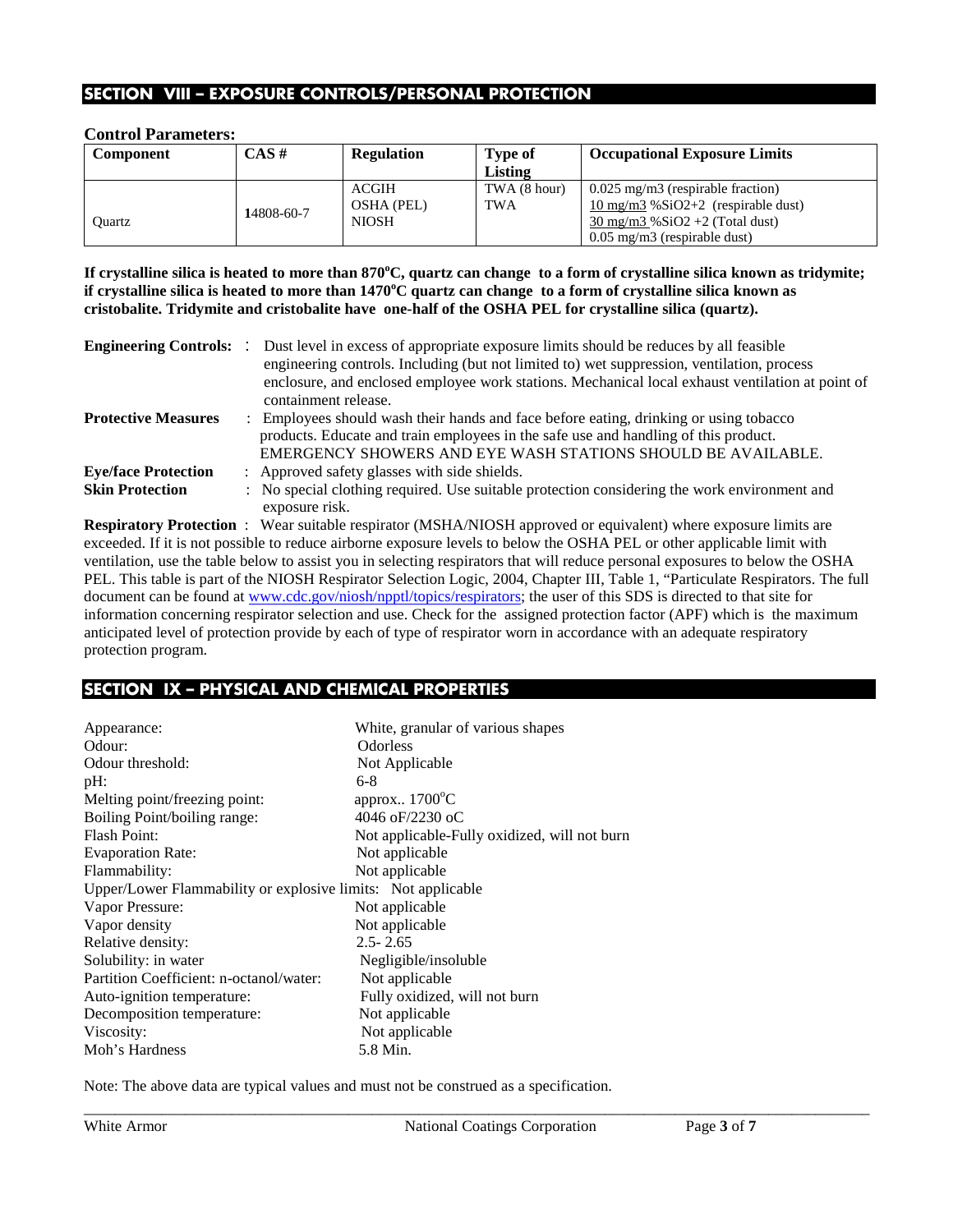# **SECTION X – STABILITY AND REACTIVITY**

| <b>Reactivity:</b>                         | Non-reactive/Inert                     |
|--------------------------------------------|----------------------------------------|
| <b>Chemical Stability:</b>                 | Stable                                 |
| <b>Possibility of hazardous reactions:</b> | None known.                            |
| Conditions/Materials to avoid:             | No known materials to avoid            |
| <b>Incompatible Materials:</b>             | None known.                            |
| <b>Hazardous decomposition:</b>            | None know. Product is stable in water. |

## **SECTION XI – TOXICOLOGICAL INFORMATION**

**Crystalline silica (quartz) : LD50 oral rat > 22,500 mg/kg**

#### **Acute effects of exposure:**

**Inhalation:** Inhalation of dust may cause respiratory tract irritation. Symptoms of exposure may include cough, sore throat, nasal congestion, sneezing, wheezing and shortness of breath. **Ingestion** : Ingestion is an unlikely route of exposure. If dust is swallowed, it may irritate the mouth and throat. **Skin/EyeContact**: No adverse effects are expected. Particulates may cause abrasive injury in the eyes.

**Chronic Toxicity**: Prolonged inhalation of respirable crystalline silica may cause lung disease, silicosis,

lung cancer and other effects as indicated below**.** 

**A. Silicosis:**

.

Silicosis can exist in several forms, chronic (or ordinary), accelerated or acute:

**Chronic or Ordinary Silicosis** is the most important form of silicosis, and can occur after many years (10 to 20 or more) of prolonged repeated inhalation of relatively low levels of airborne respirable crystalline silica dust. It is further defined as either simple or complicated silicosis. **Simple silicosis** is characterized by lung lesions (shown as radiographic opacities) less than 1 centimeter in diameter, primarily in the u upper lung zones. Often, simple silicosis is not associated with symptoms, detectable changes in lung function or disability. Simple silicosis may be progressive and may develop into complicated silicosis or **Progressive Massive Fibrosis (PMF)** which is characterized by lung lesions greater than 1 centimeter. Complicated silicosis or PMF symptoms if reprent, are shortness of breath and cough. Complicated silicosis of PMF may be associated with decreased lung function and may be disabling. Advanced complicated silicosis or PMF may lead to death. Advanced complicated silicosis or PMF can result in heart disease secondary to lung disease (cor pumonale).

**Accelerated silicosis** can occur with prolonged repeated inhalation of high concentrations of respirable crystalline silica over a relatively short period; the lung lesions can appear within five (5) years of initial exposure. Progression can be rapid. Accelerated silicosis is similar to chronic or ordinary silicosis, except that lung lesions appear earlier and progression is more rapid.

Acute silicosis can occur after the repeated inhalation of very high concentrations of respirable crystalline silica over a short time period, sometimes as short as few months. The symptoms of acute silicosis include progressive shortness of breath, fever, cough, weakness and weight loss. Acute silicosis is fatal.

#### **B. Cancer:**

**IARC- The International Agency for Research on Cancer ("IARC")** concluded that "crystalline silica in the form of quartz or cristobalite dust is carcinogenic to humans (Group 1)". For further information on the IARC evaluation, see IARC Monographs on the Evaluation of Carcinogenic Risks to Humans, Volume 100C, "A Review of Human Carcinogens: Arsenic, Metals, Fibers and Dusts" (2011).

**NTP classifies "Silica, Crystalline (respirable size)" as Known to be human carcinogens.**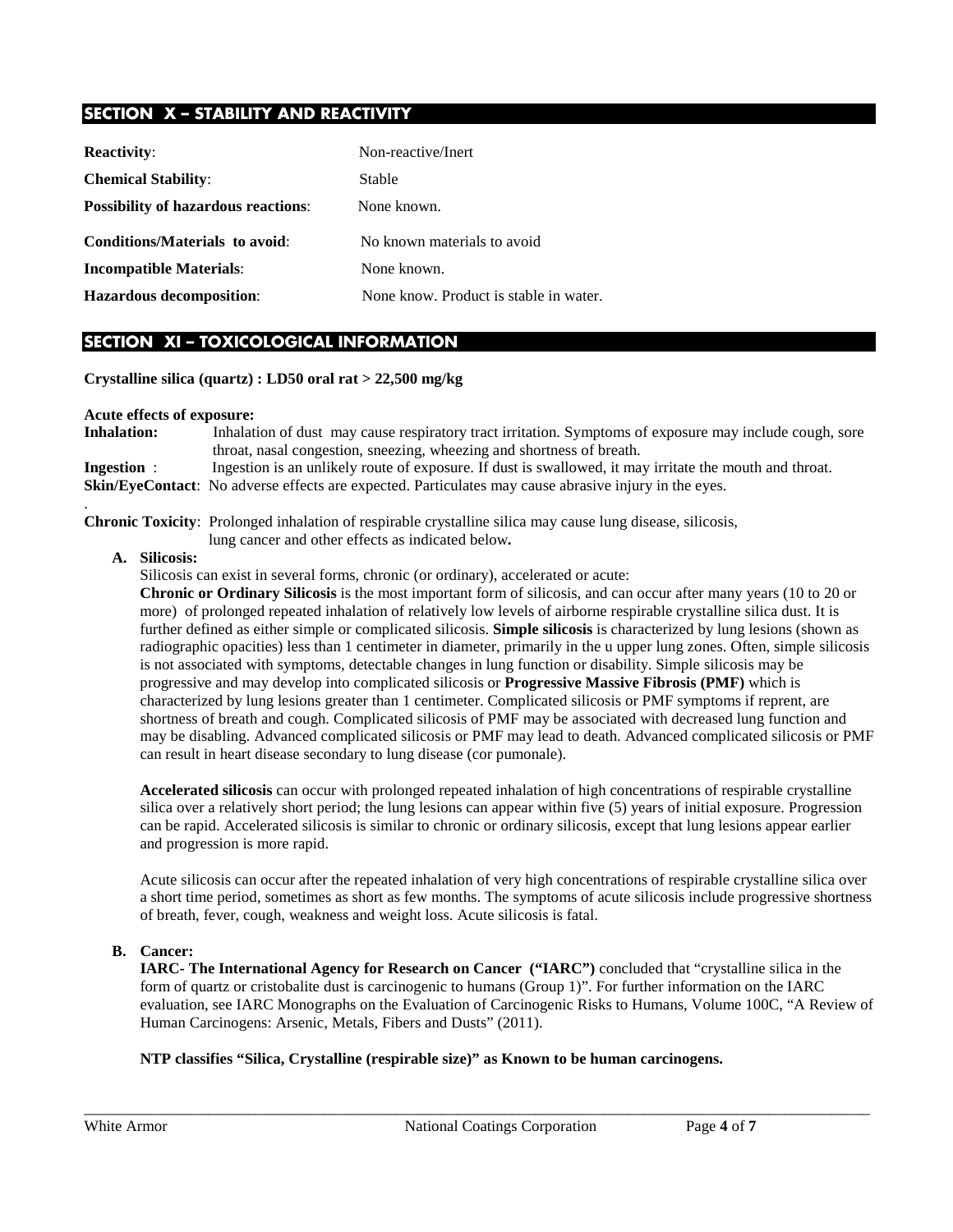#### **C. Autoimmune Diseases:**

Several studies have reported excess cases of several autoimmune disorders-scleroderma, systemic lupus erythematosus, rheumatoid arthritis—among silica-exposed workers.

#### **D. Tubercolosis:**

Individuals with silicosis are at increased risk to develop pulmonary tuberculosis, if exposed to tuberculosis bacteria. Individuals with chronic silicosis have a three-fo9ld higher risk of contracting tuberculosis than similar individuals without silicosis.

#### **E. Kidney Disease:**

Several studies have reported excess cases of kidney diseases, including end stage renal disease, among silica-expose workers. For additional information on the subject, the following may be consulted: "Kidney Disease and Silicosis", Nephron, Volume 85, pp. 14-19 (2000).

#### **F. Non-Malignant Respiratory Diseases:**

#### **Please see the reference below for information concerning the association between exposure to crystalline silica and chronic bronchitis, emphysema and small airways disease.**

Reference: NIOSH Hazard Review-Occupational Effect of Occupational Exposure to Respirable Crystalline Silica published in 2002; summarizes and discusses the medical and epidemiological literature on the health risks and diseases associated with occupational exposures to respirable crystalline silica. The NIOSH Hazard Review is available from NIOSH-Publications Dissemination, 4676 Columbia Parkway, Cincinnati, OH 45226, or through the NIOSH website, [www.cdc.gov/niosh/topics/silica,](http://www.cdc.gov/niosh/topics/silica) then click on the link "NIOSH Hazard Review: Health Effects of Occupational Exposure to Respirable Crystalline Silica".

Other References:

\*\*\*Fishman's Pulmonary Disease and Disorders, Fourth Edition, Chapter 57. "Coal Workers' Lung Diseases and Silicosis"

\*\*[\\*www.federalregister.gov/articles/2013/09/12/2013-20997/occupational-exposure](http://www.federalregister.gov/articles/2013/09/12/2013-20997/occupational-exposure) to respirable -crystalline-silica (for a summary of respirable crystalline silica health effects in connection with OSHA's Proposed Rule regarding occupational exposure to respirable crystalline silica).

# **SECTION XII – ECOLOGICAL INFORMATION**

**Ecotoxicity: Crystalline Silica (quartz) is not known to be ecotoxic.**

**Persistence and Degradability, Bioaccumulative Potential, Mobility in Soil**: Not applicable. Product is made from naturally occurring, abundant, innocuous mineral.

## **SECTION XIII – DISPOSAL INFORMATION**

**Discard any product, residue, disposable container of liner in full compliance with national regulations.**

#### **Waste Disposal Method:**

Waste disposal should be in accordance with existing federal, state and local environmental laws. Packaging: Dust formation in residues in packaging should be avoided and suitable worker protection assured. Empty packaging materials are suitable for recycling. Place in closed containers to avoid dust generation.

# **SECTION XIV – TRANSPORT INFORMATION**

| <b>UN Number</b>              | : None          |
|-------------------------------|-----------------|
| UN proper Shipping Name       | : Not Regulated |
| <b>Transport Hazard Class</b> | : None          |
| Packing Group                 | : None          |
| <b>Environmental Hazards</b>  | $:$ None        |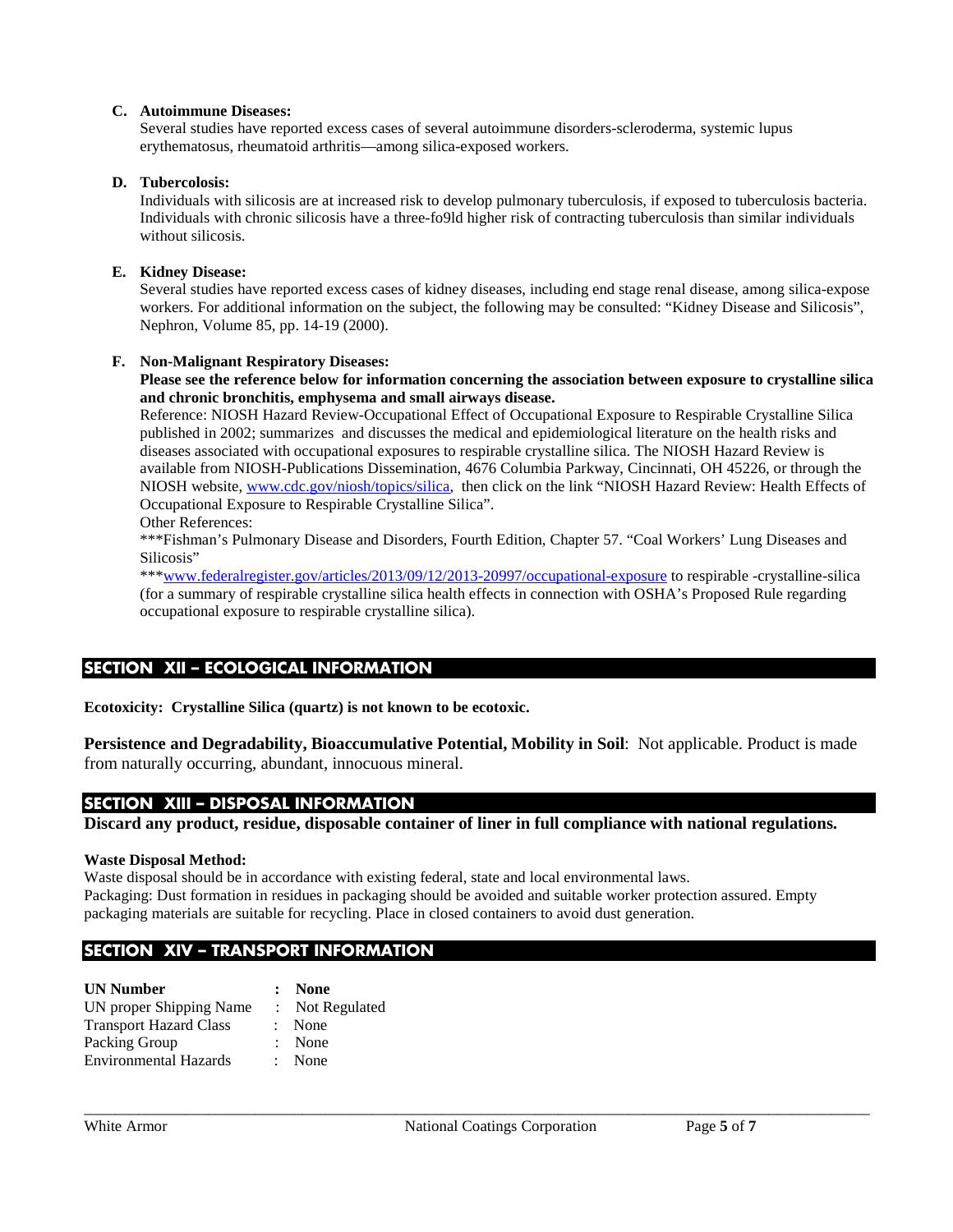Transport in bulk (According to Annex II of MARPOL 73/78 and the IBC Code): Not determined Special Precautions : No special precautions.

## **SECTION XV – REGULATORY INFORMATION**

Unites States TSCA Inventory (US.TSCA): Crystalline silica appears on the EPA TSCA inventory under the CAS no. 14808-60-7

**CERCLA** Information (40CFR302.4): Release of this material to air, land, or water are not reportable to the National Response Center under the Comprehensive Environmental Response, Compensation, and Liability Act (CERCLA) or to the state and local emergency planning committees under the Superfund Amendments and Reauthorization Act (SARA) Title Section 304.

**RCRA** : This product is not classified as a hazardous waste under the Resource Conservation and Recovery Act, or its regulations, 40 C FR §261 et seq.

#### **SARA TITLE III, Sections 302 or 313 (Emergency Planning)**

This material does not contain any Extremely Hazardous Substance (EHS) component t in excess of the Threshold Planning Quantity (TPQ) listed in EPA's List of List and.

#### **SARA TITLE III, Sections 304 (Emergency Release Notification)**

Having no EHS component in this material as in Section 302, there's no threat of an accidental release that exceeds the Reportable Quantity (RQ) to notify SERCs, LEPCs and fire departments for all affected region as well as the National Response Center.

**California Proposition 65**: Crystalline Silica (airborne particles of respirable size) is classified as a substance known to the state of California to be a carcinogen.

**California Inhalation Reference Exposure Level (REL):** California established a chronic-non-cancer effect REL of 3µg for silica (crystalline, respirable). A chronic REL is an airborne level of a substance at or below which no non-cancer health effects are anticipated in individuals indefinitely exposed to the substance at that level.

**Massachusetts Toxic Use Reduction Act**: Silica, crystalline (respirable size, <10 microns) is "toxic" for purposes of the Massachusetts Toxic Use Reduction Act.

**Pennsylvania Worker and Community Right To Know Act**: Quartz-Hazardous under the Act, but not a special hazardous or environmental hazardous substance.

Texas Commission on Environmental Quality: The Texas CEQ has established chronic and acute Reference Values and short term and long term Effects Screening Levels for crystalline silica (Quartz). The information can be accessed through www.tceq.texas.gov.

#### CANADA: **WHMIS** Classification : D2A

China : Silica is listed on the IECSC inventory or exempt from notification requirements. New Zealand: silica is liste on the HSNO inventoy or exempt from notification requirements. Philippines: Listed for Philippine Inventory of Chemicals and Chemical Substances (PICCS). Taiwan: Silica is listed on the CSNN inventory or exempt from notification requirements.

# **SECTION XVI –OTHER INFORMATION**

#### **HMIS Rating:**

| Health | <b>Flammability</b> | <b>Physical Hazard</b> |
|--------|---------------------|------------------------|
|        |                     |                        |

\*See Sections II, VIII and XI of this Safety Data Sheet.